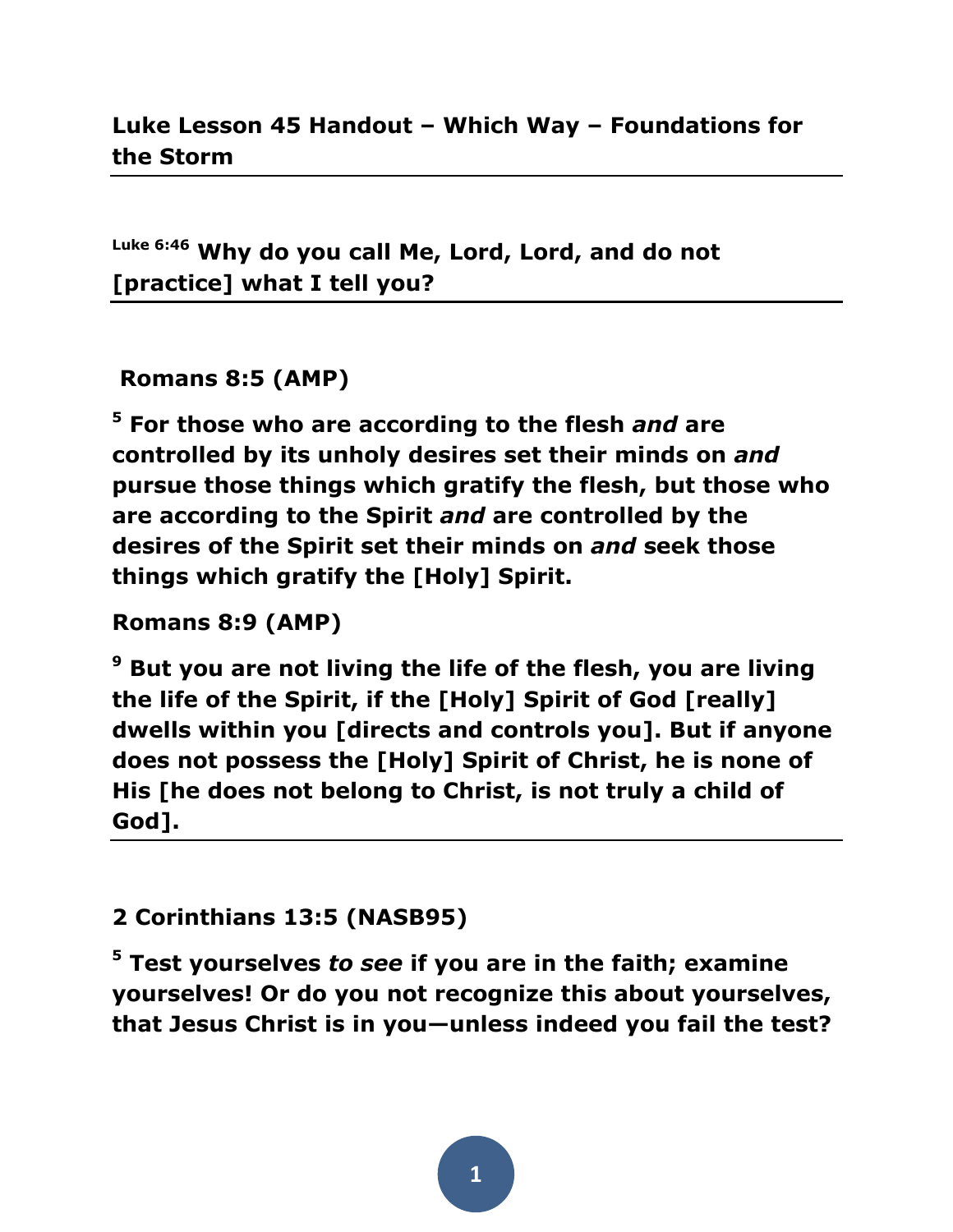**2 Corinthians 13:5 (NLT)** 

**<sup>5</sup> Examine yourselves to see if your faith is genuine. Test yourselves. Surely you know that Jesus Christ is among you; if not, you have failed the test of genuine faith**.

**2 Corinthians 13:5 (AMP)** 

**<sup>5</sup> Examine** *and* **test** *and* **evaluate your own selves to see whether you are holding to your faith** *and* **showing the proper fruits of it. Test** *and* **prove yourselves [not Christ]. Do you not yourselves realize** *and* **know [thoroughly by an ever-increasing experience] that Jesus Christ is in you unless you are [counterfeits] disapproved on trial** *and* **rejected?** 

**Luke 6:46 Why do you call Me, Lord, Lord, and do not [practice] what I tell you?**

**Luke 6:27–36 (NASB95)** 

**<sup>27</sup> "But I say to you who hear, love your enemies, do good to those who hate you, <sup>28</sup> bless those who curse you, pray for those who mistreat you.** 

**<sup>29</sup> "Whoever hits you on the cheek, offer him the other also; and whoever takes away your coat, do not withhold your shirt from him either.** 

**<sup>30</sup> "Give to everyone who asks of you, and whoever takes away what is yours, do not demand it back.**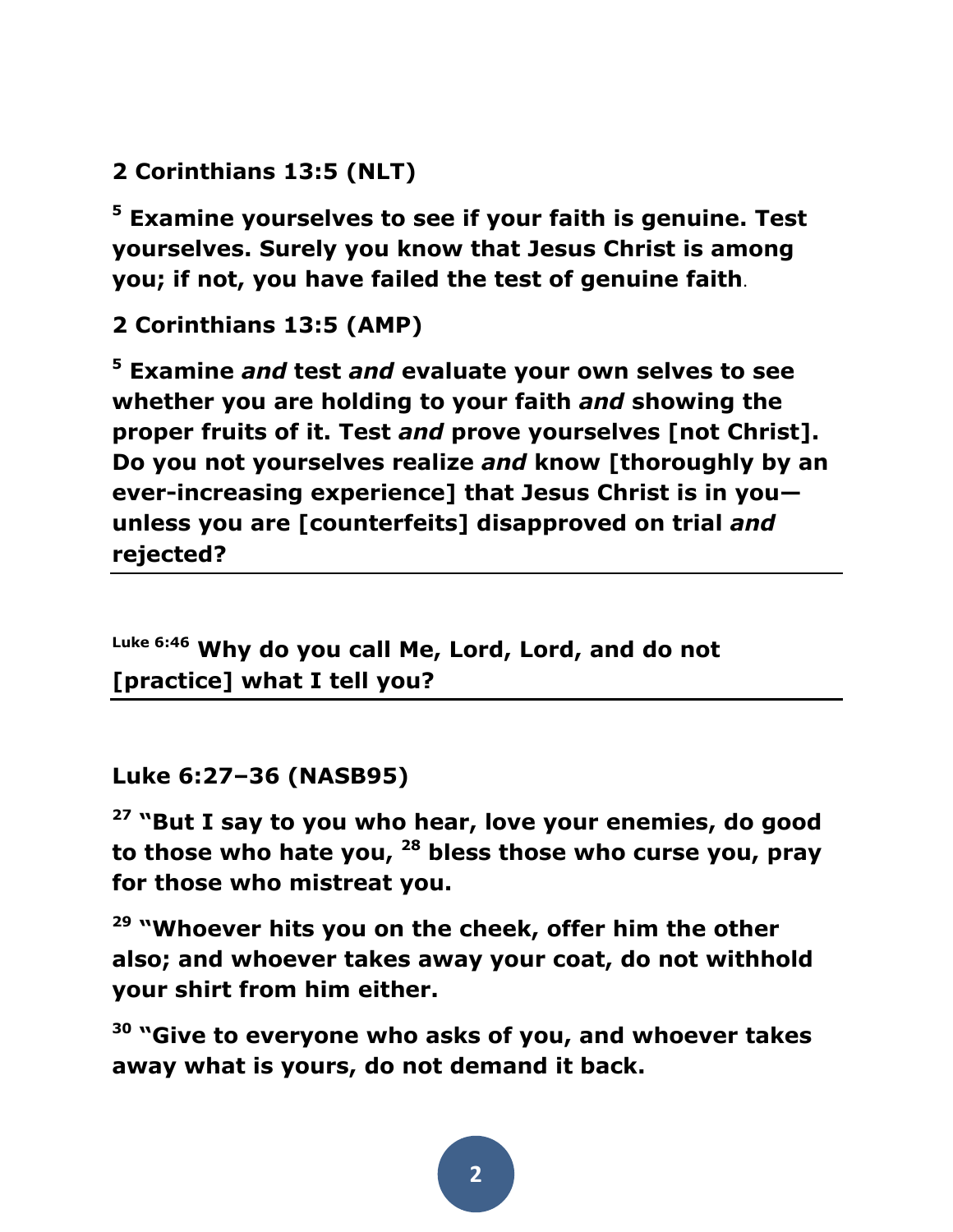**<sup>31</sup> "Treat others the same way you want them to treat you.** 

**<sup>32</sup> "If you love those who love you, what credit is** *that* **to you? For even sinners love those who love them.** 

**<sup>33</sup> "If you do good to those who do good to you, what credit is** *that* **to you? For even sinners do the same.** 

**<sup>34</sup> "If you lend to those from whom you expect to receive, what credit is** *that* **to you? Even sinners lend to sinners in order to receive back the same** *amount.*

**<sup>35</sup> "But love your enemies, and do good, and lend, expecting nothing in return; and your reward will be great, and you will be sons of the Most High; for He Himself is kind to ungrateful and evil** *men.*

**36 "Be merciful, just as your Father is merciful.**

**Luke 6:47 For everyone who comes to Me and listens to My words [in order to heed their teaching] and does them, I will show you what he is like:** 

**Matthew 7:21 (NASB95)** 

**<sup>21</sup> "Not everyone who says to Me, 'Lord, Lord,' will enter the kingdom of heaven, but he who does the will of My Father who is in heaven** *will enter***.**

**Ephesians 2:8–9 (NASB95)**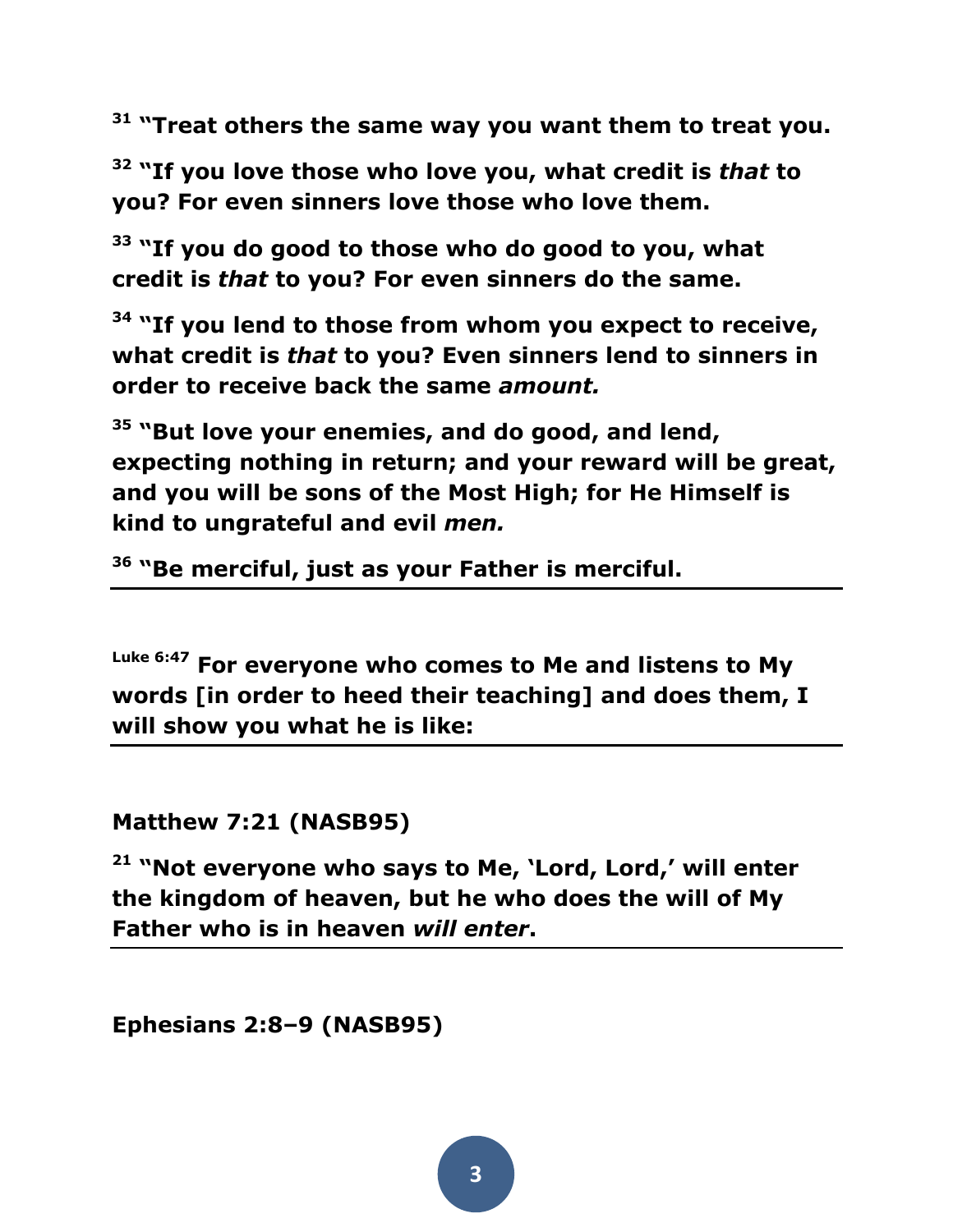**<sup>8</sup> For by grace you have been saved through faith; and that not of yourselves,** *it is* **the gift of God; <sup>9</sup> not as a result of works, so that no one may boast.** 

## **James 2:14–19 (NASB95)**

**<sup>14</sup> What use is it, my brethren, if someone says he has faith but he has no works? Can that faith save him? <sup>15</sup> If a brother or sister is without clothing and in need of daily food, <sup>16</sup> and one of you says to them, "Go in peace, be warmed and be filled," and yet you do not give them what is necessary for** *their* **body, what use is that? <sup>17</sup> Even so faith, if it has no works, is dead,** *being* **by itself. <sup>18</sup> But someone may** *well* **say, "You have faith and I have works; show me your faith without the works, and I will show you my faith by my works." <sup>19</sup> You believe that God is one. You do well; the demons also believe, and shudder. <sup>20</sup> But are you willing to recognize, you foolish fellow, that faith without works is useless?**

**A man fell into a pit and couldn't get himself out.**

**A subjective person came along and said, "I feel for you down there."**

**An objective person walked by and said, "It's logical that someone would fall down there."**

**A Pharisee said, "Only bad people fall into pits."**

**A mathematician calculated how deep the pit was.**

**4**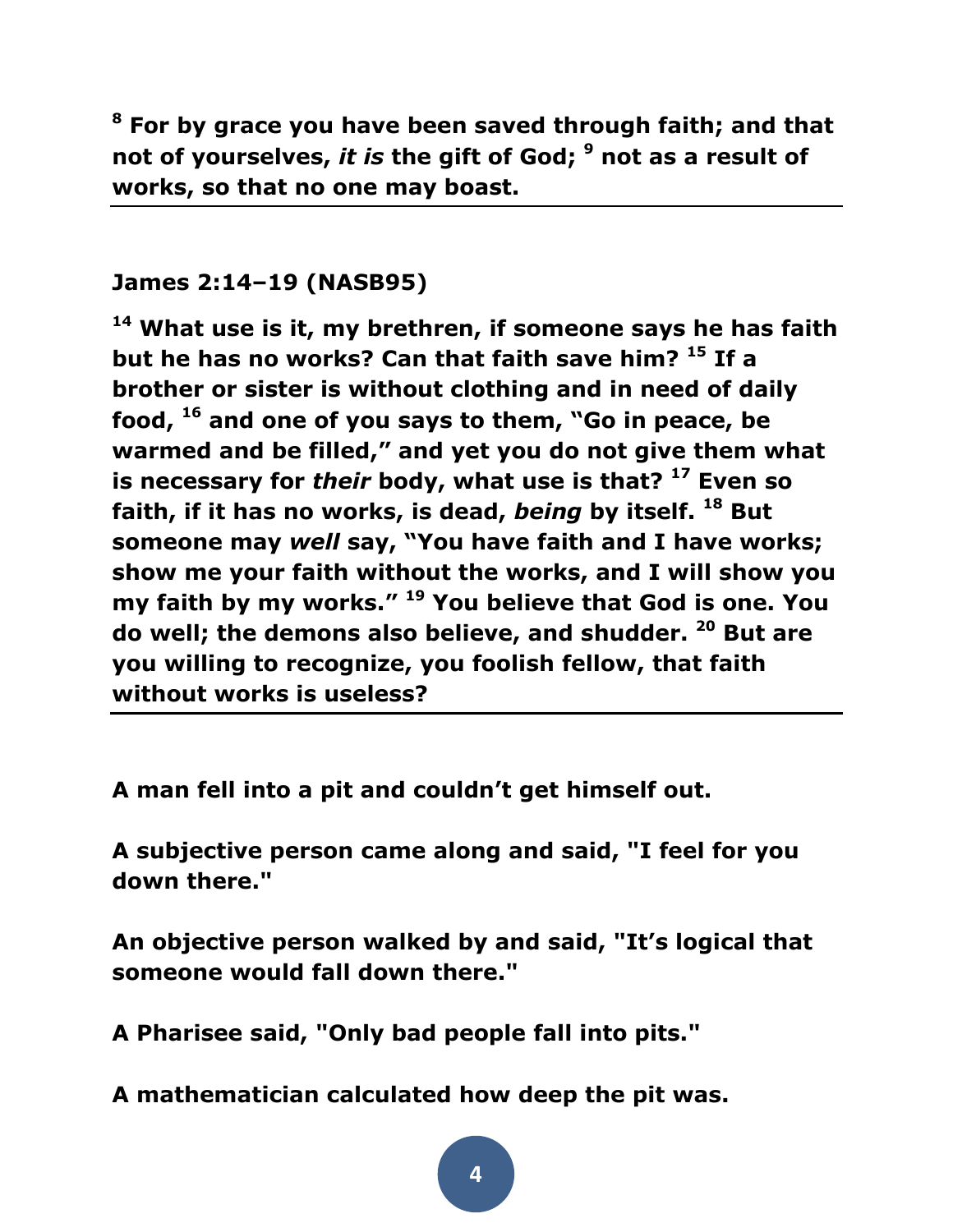**A news reporter wanted the exclusive story on the pit.**

**An IRS agent asked if he was paying taxes on the pit.**

**A self-pitying person said, "You haven't seen anything until you've seen my pit."**

**A fire-and-brimstone preacher said, "You deserve your pit."**

**A Christian Scientist observed, "The pit is just in your mind."**

**A psychologist noted, "Your mother and father are to blame for your being in that pit."**

**A self-esteem therapist said, "Believe in yourself and you can get out of that pit."**

**An optimist said, "Things could be worse."**

**A pessimist claimed, "Things will get worse."**

**"Jesus, seeing the man, took him by the hand and lifted him out of the pit."**

**Luke 6:48 He is like a man building a house, who dug and went down deep and laid a foundation upon the rock; and when a flood arose, the torrent broke against that house**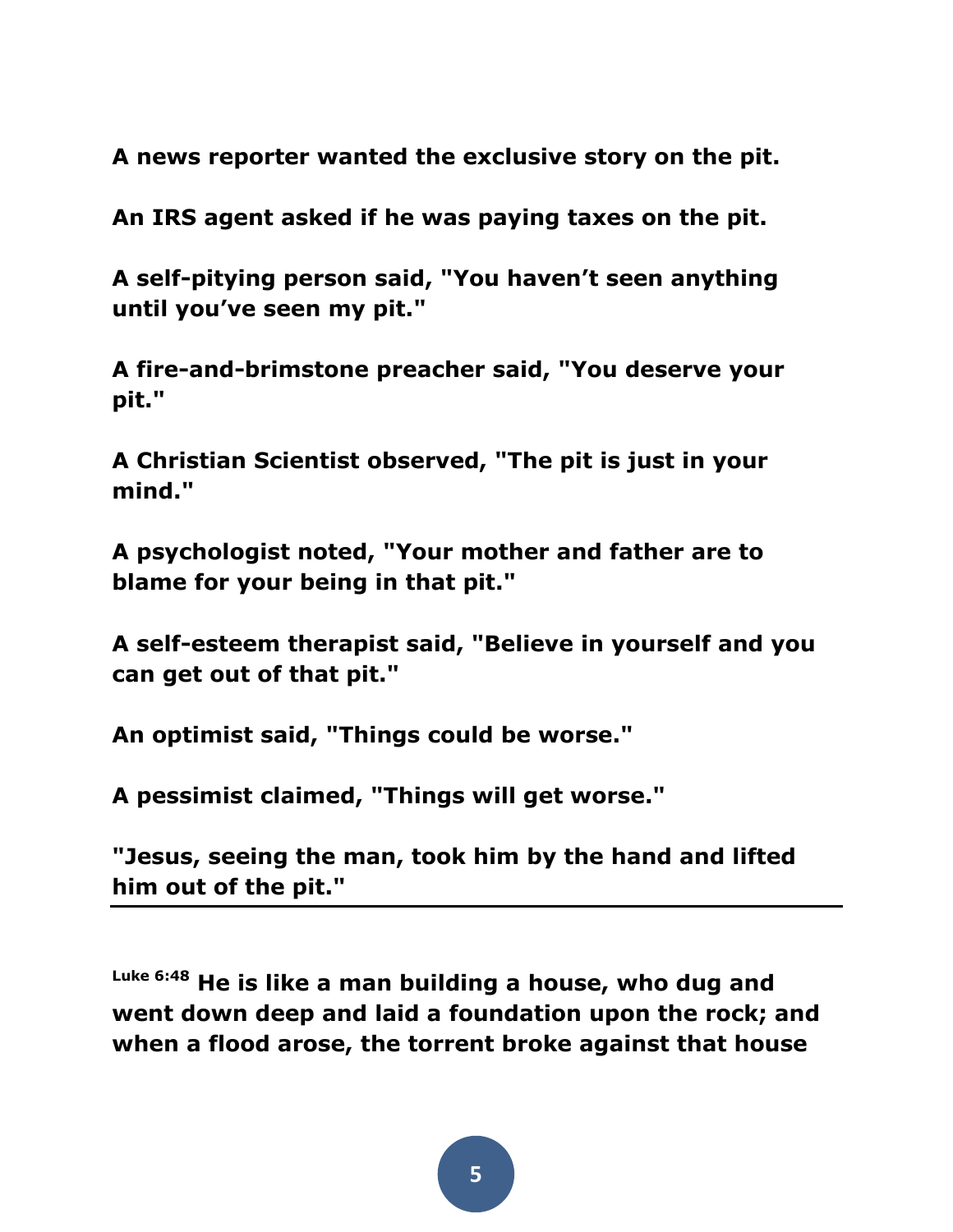**and could not shake** *or* **move it, because it had been securely built** *or* **founded on a rock.** 





**Luke 6:49 But he who merely hears and does not practice doing My words is like a man who built a house on the ground without a foundation, against which the torrent burst, and immediately it collapsed** *and* **fell, and the breaking** *and* **ruin of that house was great.**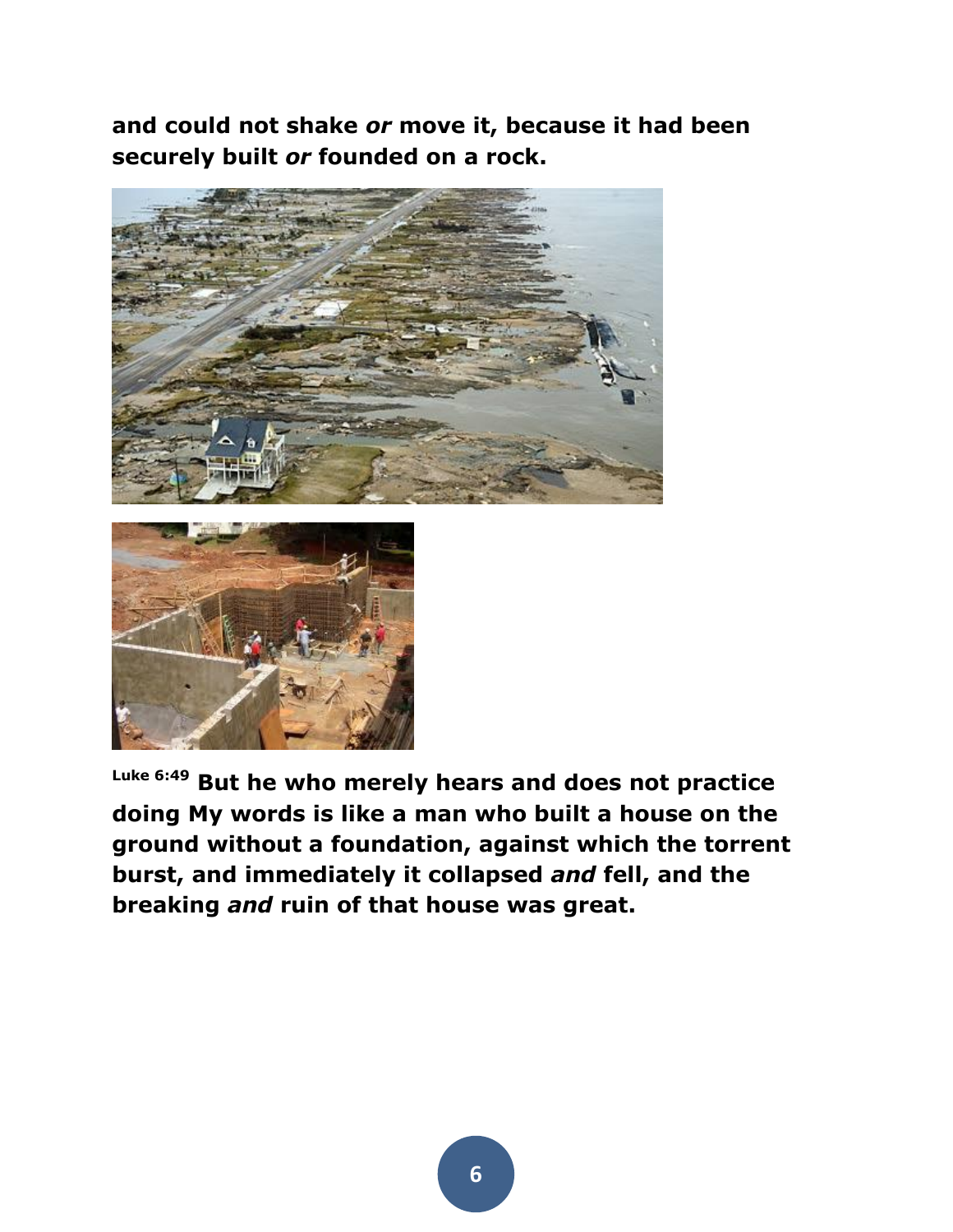

- **Shock: [When Your World Collapses](http://saddleback.com/mc/m/6c3cb/)**
- **Sorrow: [Getting Through Life's Losses](http://saddleback.com/mc/m/53359/)**
- : **Struggle: [When Life Makes No Sense](http://saddleback.com/mc/m/9195e/)**
- **Surrender: [The Path To Peace](http://saddleback.com/mc/m/33f39/)**
- . **Sanctification: [Transformed by Trouble](http://saddleback.com/mc/m/d521f/)**
- .

.

:

**Service: [Never Waste Your Pain](http://saddleback.com/mc/m/ff135/)**

**Luke 6:46-49 Why do you call Me, Lord, Lord, and do not [practice] what I tell you? For everyone who comes to Me and listens to My words [in order to heed their teaching] and does them, I will show you what he is like: <sup>48</sup> He is like a man building a house, who dug and went down deep and laid a foundation upon the rock; and when a flood arose, the torrent broke against that house and could not shake**  *or* **move it, because it had been securely built** *or* **founded on a rock. <sup>49</sup> But he who merely hears and does not practice doing My words is like a man who built a house on the ground without a foundation, against which the torrent burst, and immediately it collapsed** *and* **fell, and the breaking** *and* **ruin of that house was great.**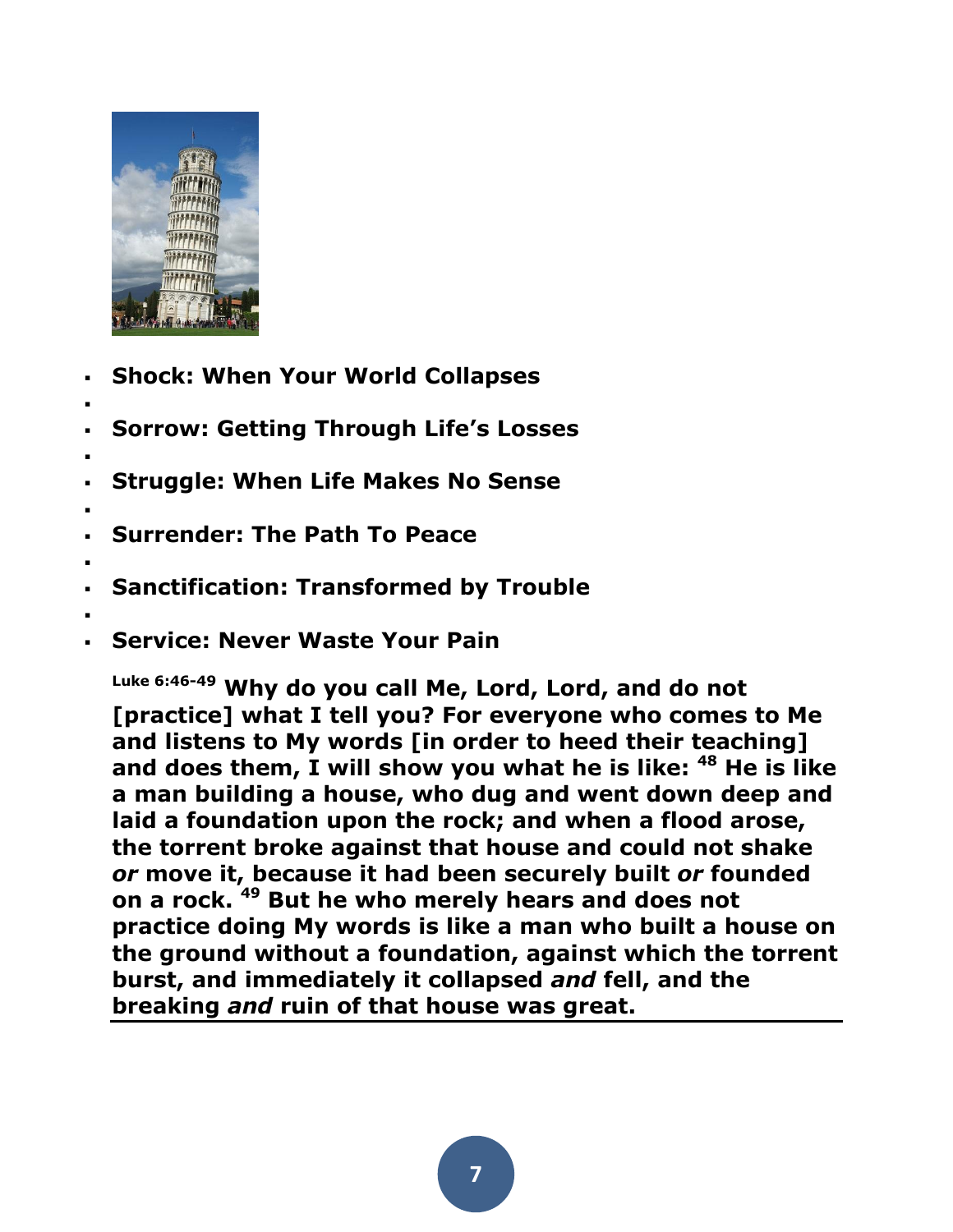**American Pastor Saeed Abedini's case has taken a turn for the worse. He has been shackled and refused medical treatment at a hospital, as Iranian guards forcibly ban visitors.**

**A little over a week ago, Pastor Saeed – a U.S. citizen – was moved from Rajai Shahr Prison to a private hospital in Iran. He was told he would receive further tests on his deteriorating medical condition and undergo surgery to address chronic pain in his stomach area – the result of numerous prison beatings.**

**For the past week and a half, he has undergone various tests and received much needed nourishment. This had been a very positive development and much needed reprieve for Pastor Saeed.**

**Today, that all changed. This morning Iranian guards lashed out violently against Pastor Saeed and an elderly relative who had been able to visit him in the hospital. Pastor Saeed was pinned down and shackled. His elderly relative was roughly handled and expelled from the hospital.**

**The guards stated that they had a court order banning visitors and instructing that he be shacked at all times. Hospital doctors also told Pastor Saeed that he must leave the hospital and return to prison. They are refusing to provide him with anything more than mere pain medication. They have denied him surgery – the only treatment that will help. They have even denied him test results.**

**The timing of both of these moves is very suspect. In what appears to be a move to put Iran in a favorable light, Pastor Saeed was moved to the hospital, something his Iranian family has been actively seeking for months, coinciding with the arrival of the High Representative of**